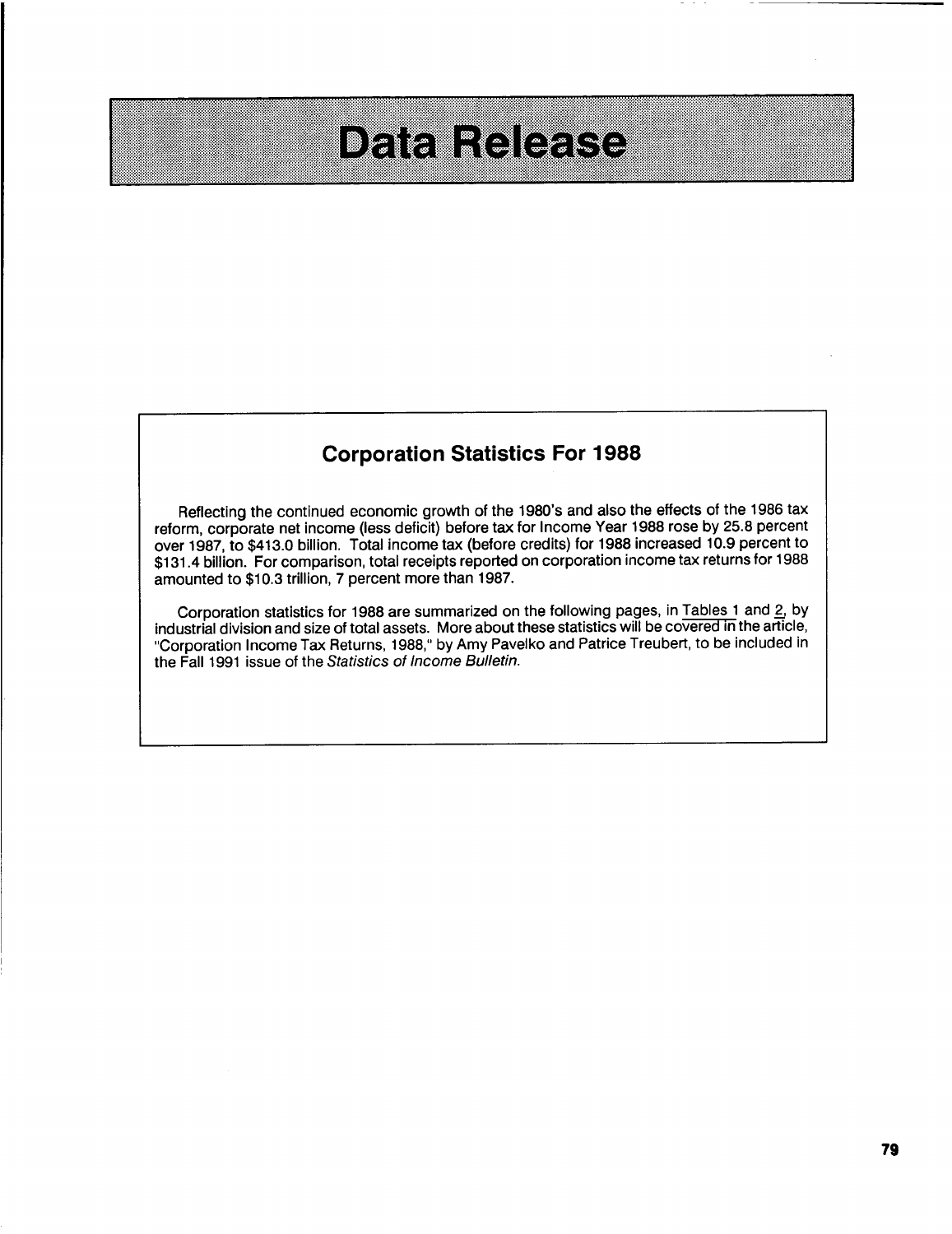## <span id="page-1-0"></span>Table 1.-Selected Balance Sheet, Income Statement, and Tax Items by Asset Size 1/ [All figures are estimates based on samples-money amounts are in thousands of dollars]

| $-1$ <b>West</b><br>$2.12 \times 10^{-12}$ |                |                                         | 51.          | \$100,000   | \$250,000   | \$500,000          | \$1,000,000   | \$5,000,000  | \$10,000,000   | \$25,000,000  | \$50,000,000  | \$100,000,000 | \$250,000,000    |
|--------------------------------------------|----------------|-----------------------------------------|--------------|-------------|-------------|--------------------|---------------|--------------|----------------|---------------|---------------|---------------|------------------|
| ltem                                       | Total          | Zero assets                             | under        | under       | under       | under              | under         | under        | under          | under         | under         | under         | or               |
| $\cdots$                                   |                |                                         | \$100,000    | \$250,000   | \$500,000   | \$1,000,000        | \$5,000,000   | \$10,000,000 | 1 \$25,000,000 | \$50,000,000  | \$100,000,000 | \$250,000,000 | more             |
|                                            | (1)            | (2)                                     | (3)          | (4)         | (5)         | (6)                | $\sigma$      | (6)          | (9)            | (10)          | (11)          | (12)          | (13)             |
|                                            | 3,562,789      | 210.248                                 | 1.795.643    | 612.426     | 361.296     | 242,809            | 251,870       | 36,387       | 24,157         | 10.511        | 7.022         | 5.326         | 5.094            |
| <b>All Mont</b>                            | 16.568.467.823 |                                         | 59,419,658   | 98.815,330  | 127,924,546 | 171,357,088        | 523.523.599   | 251.522.895  | 375.970,770    | 384.179.230   | 496.617.609   | 848,780,276   | 13.230.356.822   |
|                                            | 784.815.919    | ۰.                                      | 13.043.591   | 16.973.753  | 18.279.991  | 21.153.165         | 48,793,315    | 19.441.311   | 27,870,803     | 24,613,554    | 29.423.039    | 39,821,101    | 525.402.296      |
| Notes and accounts receivable              | 4,099,147,501  | $\ddot{ }$                              | 6,892.104    | 15,511,368  | 22,827,231  | 33,760,384         | 114,687,843   | 56,638,975   | 94,414,470     | 106.155.891   | 138,250,086   | 202,422,720   | 3.307.586.429    |
| Less: Allowance for bad debts              | 96,744,285     | ۰                                       | 249,581      | 124.735     | 265.518     | 398.902            | 1.849.988     | 1.190.571    | 2.048.974      | 2.587.854     | 3.330.758     | 5.595.556     | 79.101.848       |
|                                            | 845,783,685    |                                         | 6,879,949    | 15,068,270  | 21.105.841  | 32,087,456         | 116,335,083   | 53,268,094   | 58.877.278     | 39,154,668    | 37,409,684    | 53.604.296    | 411,993.064      |
| Investment in government obligations       | 1.094.749.402  |                                         | 46.575       | 138,346     | 334.943     | 715,418            | 3,522,670     | 3,944,744    | 20.033,535     | 35,107,111    | 54,867,378    | 80,139,773    | 895,898.910      |
|                                            | 912.145.245    |                                         | 2,809,333    | 5,072,612   | 6,695,247   | 8.459.914          | 28,358,437    | 14.357,906   | 21.367.881     | 20,177,497    | 24, 204, 266  | 37,784,970    | 742,857.182      |
| Loans to stockholders                      | 79,855,312     |                                         | 4,248,335    | 5.004.497   | 4,889,621   | 4.069.373          | 7.564.453     | 2.626.225    | 2.206.024      | 1,892,632     | 1.717.675     | 5,622,933     | 40.013.544       |
| Mortgage and real estate loans             | 1,504,896,498  | -                                       | 429.552      | 1,212,594   | 1,875,265   | 1,833,870          | 5.851.822     | 2.795.759    | 7,805,527      | 20,112,064    | 43,077,274    | 107.329.983   | 1,412,572.789    |
|                                            | 3,614.438,470  | $\overline{\phantom{a}}$                | 1,448,399    | 4,103,591   | 6,294,718   | 9,079,202          | 32,380,417    | 20,115,730   | 40,782,583     | 49,736,455    | 74,675,893    | 154,321.641   | 3.221.499.840    |
| Depreciable assets                         | 3,820,961,787  |                                         | 55,288,686   | 65,428,668  | 79,772,708  | 95,026,204         | 240,904,570   | 108,081,691  | 133,074,261    | 101,619,699   | 102,878,377   | 166,294,458   | 2,672,592,466    |
| Less: Accumulated depreciation             | 1,593,226,079  | zh a<br>π.                              | 37,667,512   | 40,443,360  | 47.867.781  | 54,274,943         | 124, 683, 817 | 51,033,139   | 59.915.989     | 42.420.263    | 42,005.516    | 63,724,139    | 1,029,189,621    |
| Depletable assets                          | 124.421.968    | $\overline{\phantom{a}}$                | 165.974      | 313.548     | 369,567     | 578,949            | 2.099.007     | 818,714      | 2,309,057      | 3,148,849     | 3,364.281     | 5,117,909     | 106, 136, 113    |
| Less: Accumulated depletion                | 50,921,656     |                                         | 113,758      | 133,738     | 181.442     | 213,087            | 1,102,944     | 253,102      | 888.429        | 1,572,415     | 1,374,656     | 1.627.442     | 43.460.644       |
|                                            | 177,037,541    | ÷                                       | 1,789,098    | 4,666,361   | 7,383,943   | 12,037,967         | 28.661,420    | 10,691,160   | 12.427.061     | 8,616.830     | 7.957.632     | 11.205.643    | 71.500.425       |
|                                            | 329,484,622    | $\overline{\phantom{0}}$                | 2.384.385    | 2.729.792   | 2,734,664   | 3,135,857          | 8,674,130     | 4,754,670    | 7,343,298      | 8,696,332     | 10,914,565    | 24, 154, 552  | 253.962,376      |
| Less: Accumulated amortization             | 67,703,687     |                                         | 1.257.385    | 1,125,531   | 1,148,784   | 1.217.025          | 2.803.636     | 1,575,993    | 1,842,130      | 1,859,808     | 1,825.437     | 4,192,534     | 48 855,426       |
|                                            | 889,325,583    | -                                       | 3,281,914    | 4,419,292   | 4,824,334   | 5,523,284          | 16, 130, 815  | 8,040,723    | 12, 154, 516   | 13,587,985    | 16,413,826    | 36,099,967    | 768,848,927      |
|                                            |                |                                         |              |             |             |                    |               |              |                |               |               |               |                  |
|                                            | 16,568,467,823 |                                         | 59.419.658   | 98,815,330  | 127.924.546 | 171,357,066        | 523,523,599   | 251,522,895  | 375,970,770    | 384, 179, 230 | 496.617.609   | 848.780.276   | 13,230,356,822   |
| Accounts payable                           | 1,022,810,938  | $\overline{\phantom{0}}$                | 9,052,304    | 13,170,736  | 17,507,768  | 26,024,917         | 81,317,116    | 34,892.426   | 43,575,433     | 32,289,494    | 30,363,786    | 44, 163, 749  | 690.453.208      |
| Mortgages, notes, and bonds                |                |                                         |              |             |             |                    |               |              |                |               |               |               |                  |
| payable in less than 1 year                | 1.431.308 911  | ت - ا                                   | 9.690.134    | 9.673.712   | 14.305.003  | 20,067,170         | 87.124.695    | 43,563,426   | 48,125,940     | 35,821,554    | 33,576,500    | 48.883.447    | 1,080,477,332    |
|                                            | 5,092,190,043  | ۰.                                      | 6,802,931    | 8,583,482   | 9,679,706   | 13,089,255         | 47,762,481    | 29,973,143   | 77,039,614     | 128,804.733   | 206,537,968   | 331,555,137   | 4 232,361,593    |
| Loans from stockholders                    | 243,230,029    |                                         | 21.050.829   | 16,985,983  | 15,735,651  | 14,044,451         | 29.621.669    | 8.399.649    | 8.208.520      | 5.250.107     | 4.766.783     | 9,532,007     | 109,634,379      |
| Mortgages, notes, and bonds                |                |                                         |              |             |             |                    |               |              |                |               |               |               |                  |
| payable in 1 year or more                  | 2.352.107.056  | $\qquad \qquad \blacksquare$            | 15.938.036   | 20,331,288  | 28,115,209  | 36, 219, 753       | 104.935.954   | 49,686,418   | 69,994,982     | 61,001,781    | 65.767.159    | 118.912.662   | 1,781,203,812    |
|                                            | 2.219.993.412  |                                         | 3,161,531    | 3,147,376   | 4,132,255   | 4,996,977          | 19,775,767    | 10,529,004   | 18,827,793     | 21,446,305    | 26,934,708    | 55,353,906    | 2,051,687,789    |
|                                            | 1.429.486.841  |                                         | 14, 179, 704 | 11,670,808  | 12.823.639  | 14,656,876         | 35, 168, 141  | 16,250,342   | 22,204,972     | 20,906.955    | 27,956,675    | 59,200.624    | 1, 194, 468, 106 |
| Paid-in or capital surplus                 | 2.154.243.458  | ÷,                                      | 9,387,713    | 8,231,795   | 10,141,824  | 12,946,109         | 41.977.725    | 24.367.690   | 42,663,276     | 50,479,618    | 73,340,612    | 139,028,000   | 1,741,679,097    |
| Retained earnings, appropriated            | 77,508,595     |                                         | 153.119      | .168.107    | 419.610     | 541,117            | 1.144.589     | 385,587      | 558.175        | 869.222       | 1,278,695     | 2,888,806     | 69,101,569       |
| Retained earnings, unappropriated          | 1.313,070.807  |                                         | -13.923.427  | 12,597.217  | 17,924,512  | 27.343.352         | 53,607,559    | 16.843.596   | 24.716.088     | 19,930,705    | 25,790,514    | 51,870,140    | 1,076,370,551    |
| Other retained earnings (Form 1120S)       | 102,816,168    | $\bullet\hspace{-4pt}\bullet$<br>$\sim$ | -13,468,493  | -2,420,801  | 1,150,878   | 6,250,092          | 33,605.433    | 20.857,300   | 24,904,087     | 12,346,583    | 9.109.715     | 6,806,656     | 3.674.719        |
| Less: Cost of treasury stock               | 870,298,430    | -                                       | 2,604,723    | 3,324,372   | 4,011,507   | 4,822,982          | 12,517,529    | 4 225,686    | 4,846,109      | 4,967,826     | 8,805,505     | 19,414,860    | 800,755,332      |
|                                            | 10,264,867,461 | 187,881,514                             | 317,869,252  | 309.919.984 | 314,925,483 | 375,360,375        | 123,631,339   | 480,307,941  | 533,605,908    | 368,702,491   | 348.750.703   | 528.828.571   | 5.375.083.901    |
| Business receipts                          | 8.949.846.244  | 120,422,381                             | 310.316.427  | 298.990.232 | 306.166.608 | 364,938,056        | 1,090,893,208 | 464.119.131  | 507,428,249    | 340,013,706   | 310,512,330   | 464 665 025   | 4,371,380,891    |
|                                            | 772.316.565    | 53.811.267                              | 600,954      | 1,069.820   | 1,420.586   | 1,623,487          | 5,347,458     | 2,782,842    | 8,145,585      | 13,462.771    |               |               |                  |
| Interest on government obligations         | 32,308,213     | 164,470                                 | 3.110        | 6.853       | 18.076      | 17.830             | 134,897       | 112,321      | 376.578        | 730.079       | 21,593,829    | 37,474,774    | 624,983,192      |
|                                            | 92,309,807     | 1,393,092                               | 742,309      | 1,119,374   | 1,432,646   | 1,891,724          | 1.951.658     | 2.366.455    | 3,075,474      |               | 1.304.564     | 2.163.699     | 27, 273, 735     |
|                                            | 23,942,535     | 159,177                                 | 151,672      | 86.524      | 69,329      |                    |               |              |                | 2,500,969     | 2,364,666     | 3,876,166     | 66,595,273       |
| Net short-term capital gain                |                |                                         |              |             |             | 122,824            | 390.956       | 194,674      | 252,421        | 417.857       | 466.229       | 959.433       | 20,651,439       |
| less net long-term capital loss            | 5.574,907      | 67,548                                  | "8.594       | 40.053      |             | 33.041             |               |              |                |               |               |               |                  |
| Net long-term capital gain                 |                |                                         |              |             | 54,218      |                    | 152,802       | 68,887       | 106,536        | 299.736       | 174,796       | 368,627       | 4,200,069        |
| less net short-term capital loss           | 56,684,288     | 2,133,317                               | 484.427      | 552.922     | 584.024     |                    |               |              |                |               |               |               |                  |
| Net gain, noncapital assets                | 36,522,792     | 2,200,920                               | 658,832      | 626.684     | 657.701     | 689,628<br>673.158 | 2,131,224     | 1,227.676    | 1,711,239      | 1,574,441     | 1,694,183     | 2.803.026     | 41,098,180       |
| Dividends, domestic corporations           | 15,165,056     | 408,255                                 | 101,691      | 44,960      | 95,507      |                    | 1.833.537     | 777,419      | 1,305,211      | 848.173       | 1.239.746     | 1.451.094     | 24.250.315       |
| Dividends, foreign corporations            | 42,281,099     | 524,206                                 | . . 3.366    | -70         |             | 126,725            | 385.104       | 231,307      | 358,682        | 471,928       | 362.201       | 796.359       | 11,782,337       |
|                                            | 237,915,957    |                                         | 4,797,866    |             | -7,717      | 861                | 26,576        | 34,352       | 216,944        | 166,746       | 303,388       | 954.724       | 40,042,146       |
|                                            |                | 6,596,881                               |              | 7,382,491   | 4,419,070   | 5,243,041          | 17,383,919    | 8,392,876    | 10.626.989     | 8,216,086     | 8,714,770     | 13 315 644    | 142,826,323      |

 $\mathcal{F}^{\mathcal{F}}$  .

 $\Delta$ 

 $\ddot{\phantom{a}}$ 

 $\sim$   $\sim$ 

 $\sim$  $\sim$ 

 $\mathbb{R}^2$ 

 $\langle \cdot \rangle$ 

 $\sim$ 

Footnotes at end of table.

 $\label{eq:2.1} \frac{1}{4} \left( \frac{1}{2} \left( \frac{1}{2} \right) \left( \frac{1}{2} \left( \frac{1}{2} \right) \right) \right) \left( \frac{1}{2} \left( \frac{1}{2} \right) \right) \left( \frac{1}{2} \left( \frac{1}{2} \right) \right) \left( \frac{1}{2} \left( \frac{1}{2} \right) \right) \left( \frac{1}{2} \right) \left( \frac{1}{2} \right) \left( \frac{1}{2} \right) \left( \frac{1}{2} \right) \left( \frac{1}{2} \right) \left( \frac{1}{2$ 

 $\sim 10^{-7}$ 

 $\mathcal{L}^{\text{max}}$ 

 $\sim$ 

 $\mathcal{L}^{\text{max}}_{\text{max}}$ 

**Service** State State

Corporation Statistics, 1988

 $\mathbf{g}_i$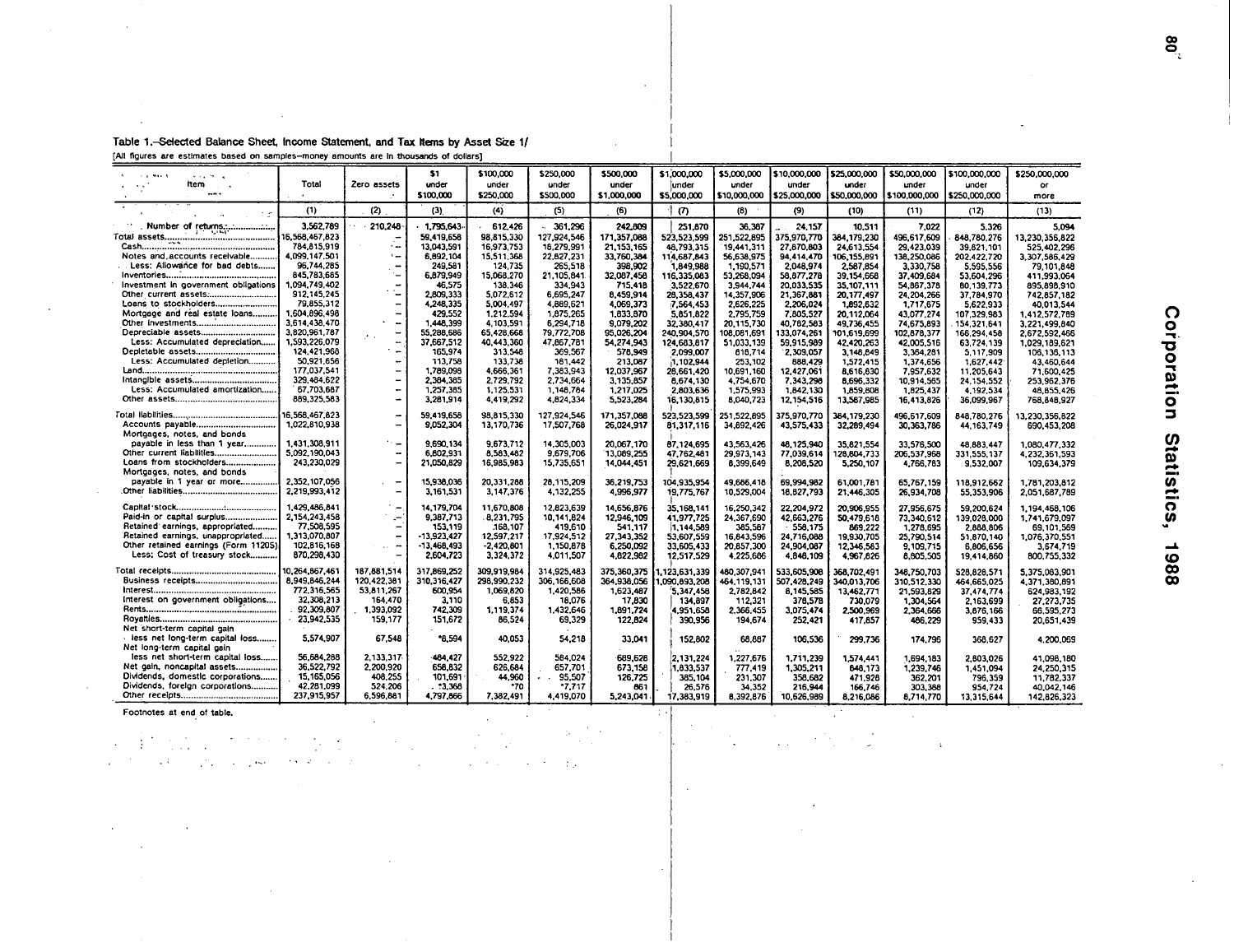| Table 1.-Selected Balance Sheet, Income Statement, and Tax Items by Asset Size 1/-Continued |  |  |  |
|---------------------------------------------------------------------------------------------|--|--|--|
|---------------------------------------------------------------------------------------------|--|--|--|

rAII figures are estimates based on samples-money amounts are In thousands **of** dollars]

|                                                                     |               |             | \$1         | \$100,000     | \$250,000   | \$500,000    | \$1,000,000 | \$5,000,000  | \$10,000,000          | \$25,000,000         | \$50,000,000  | \$100,000,000            | \$250,000,000 |
|---------------------------------------------------------------------|---------------|-------------|-------------|---------------|-------------|--------------|-------------|--------------|-----------------------|----------------------|---------------|--------------------------|---------------|
|                                                                     | Total         | Zero assets | under       | under         | under       | under        | under       | under        | under                 | under                | under         | under                    | or            |
| Item                                                                |               |             | \$100,000   | \$250,000     | \$500,000   | \$1,000,000  | \$5,000,000 | \$10,000,000 | \$25,000,000          | \$50,000,000         | \$100,000,000 | \$250,000,000            | more          |
|                                                                     | (1)           | (2)         | (3)         | (4)           | (5)         | (6)          | $\sigma$    | (8)          | (9)                   | (10)                 | (11)          | (12)                     | (13)          |
|                                                                     |               |             |             |               |             | 370,581,533  | 108.037.602 | 471,342.917  | 521,788,600           | 358,757,149          | 336,423,392   | 506.539.927              | 5.059.573.679 |
|                                                                     | 9,853,420,138 | 183.397.352 | 317.795.486 | 307, 313, 445 | 311,869,056 |              | 797.433.787 | 351,319,896  | 378.463,579           | 251,741.325          | 225 017.899   | 328.602.853              | 2.803.388.495 |
| Cost of sales and operations                                        | 5.944.935.455 | 79,906,847  | 141,902,717 | 168,280,796   | 181.769.070 | 237.108.191  | 36.088.710  | 10.749.347   | 9.657.309             | 5.177.826            | 4.378.432     | 5,073,977                | 26.683.041    |
| Compensation of officers                                            | 203.220.587   | 3,478,359   | 35,236.627  | 25.593.242    | 21,798,032  | 19.305,684   |             | 1,938,606    | 2.284,103             | 1,611,302            | 1,628,669     | 2.762,576                | 59.242.369    |
|                                                                     | 86,236,215    | 817,845     | 2.615,351   | 2.342,672     | 2.703.768   | 2,747,859    | 5,541.097   | 1,255,830    | 2,052,100             | 1,877,523            | 2,129,734     | 2,852,068                | 40.265.021    |
|                                                                     | 58,644,690    | 1.564.754   | 560,503     | 731.531       | 964,473     | 1,117,513    | 3.273,640   | 5.491.138    | 6.232.740             | 4,205,940            | 4,671,616     | 7,026,928                | 74,810,353    |
| Rent paid on business property                                      | 161.141.584   | 2,579,275   | 13,821,406  | 9.805.002     | 8612,408    | 8.314.192    | 15,570,586  |              | 8.949.087             | 6.248.331            | 6,177,677     | 9.785.794                | 124.299.676   |
|                                                                     | 222,323,028   | 3,097,013   | 9.552.220   | 8.183.269     | 8.384.648   | 9,055,366    | 20.705.116  | 7.884.830    |                       | 14.394.112           | 19.095.082    | 32.535.802               | 502.530.394   |
|                                                                     | 672,447,709   | 49.855.077  | 2.740.833   | 3,358,624     | 4,323,194   | 5.328.126    | 17,553,027  | 8,081,314    | 12,652,124<br>138.331 | 133.532              | 169,559       | 249.378                  | 3.552.599     |
| Contributions or gifts                                              | 4 893,019     | 48.380      | 47,161      | 58,782        | 80,801      | 91,500       | 221,753     | 101,243      | 800,256               | 831.926              | 864.249       | 1,539,670                | 13.159.750    |
|                                                                     | 20.325.799    | 310,888     | 313,235     | 355.855       | 296.111     | 315,875      | 990,762     | 547,222      |                       | 8,542.864            | 9,115,018     | 14.655.433               | 219.363.277   |
|                                                                     | 327.516.917   | 3,147,046   | 6,401,551   | 6,967,037     | 8.016.337   | 8,970,059    | 21,538,688  | 9.166.554    | 11,633,054<br>170.409 | 203,690              | 251.423       | 438,801                  | 7,150.519     |
|                                                                     | 8.716.602     | 118,961     | 30,114      | 41,169        | 35,721      | 35.625       | 163,891     | 76,279       |                       |                      | 3,945,320     | 5,557,659                | 66,759.055    |
|                                                                     | 114,408,994   | 1,615,297   | 4.703.554   | 2,860,539     | 2.936.050   | 3,871,077    | 9,308,542   | 4,413,842    | 4,741,628             | 3,696.430            |               |                          |               |
| Pension, profit sharing, stock bonus,                               |               |             |             |               |             |              |             |              | 1.587.130             | 1,084,335            | 1.093,921     | 2.021.828                | 26,398,353    |
| and annuity plans                                                   | 45,183,078    | 516.033     | 2,120,817   | 1,611,980     | 1,565,253   | 1,816,952    | 3.943.313   | 1,423,162    |                       |                      | 2.802.129     | 5,129,871                | 63,041.212    |
| Employee benefit programs                                           | 94,322,487    | 1.039,300   | 1,675,108   | 1,522.634     | 1,809,876   | 2,129,077    | 6,161,705   | 2.854.779    | 3.455.876             | 2,700,922<br>652,966 | 586,787       | 847.167                  | 8.016.460     |
| Net loss, noncapital assets                                         | 14.094.202    | 1,309,960   | 293.625     | 159,667       | 175,050     | 175.327      | 545.645     | 254.334      | 1,075,214             |                      | 54.493.878    | 87,460,120               | 1.020.913.105 |
|                                                                     | 1.875.009.779 | 33.992.317  | 95,780,666  | 75.440.645    | 68,398,266  | 70,199,109   | 168.997.343 | 65.784,542   | 77,895,662            | 55.654.126           |               | 22,288,544               | 315,510,222   |
| Total receipts less total deductions                                | 411,447,323   | 4,484,162   | 73,766      | 2 606,559     | 3.056.426   | 4,778,842    | 15,593,737  | 8,965,024    | 11,817,308            | 9.945.342            | 12,327,311    |                          |               |
| Constructive taxable income                                         |               |             |             |               |             |              |             |              |                       |                      | 235,826       | 742.562                  | 32,465,090    |
| from related foreign corporations                                   | 33.977.330    | 220,370     | $-1.434$    | *1,002        | *2.055      | -39          | *46.283     | 10.862       | 99,762                | 152.046              |               |                          | 320.699.597   |
|                                                                     | 412,982,753   | 4,540,004   | 47.632      | 2.591.177     | 3 033 800   | 4,749,263    | 15.451,599  | 6.856.456    | 11,530,001            | 9.361,444            | 11,258,349    | 20.863.431<br>29 988 424 | 365, 161, 293 |
|                                                                     | 555,850,912   | 12.254.616  | 12.072.766  | 9.964.624     | 10,017,324  | 11,766,882   | 33,071,925  | 16,067,002   | 21.367.991            | 16,174,548           | 17.943.517    |                          | 44.461.695    |
|                                                                     | 142,868,159   | 7,714,612   | 12,025,134  | 7,373,447     | 6,983,524   | 7,017,620    | 17,620,326  | 7.210.546    | 9,837,990             | 6,813,104            | 6,685,168     | 9.124,993                |               |
| Net income (less deficit)                                           |               |             |             |               |             |              |             |              |                       |                      |               |                          |               |
| Form 1120-A                                                         | $-125,045$    | $-3.341$    | $-151.270$  | 30,351        | $-786$      |              |             |              |                       |                      |               |                          |               |
| Net income (less deficit)                                           |               |             |             |               |             |              |             |              |                       |                      |               |                          |               |
| Form 1120S 2/                                                       | 33,403,456    | 509.857     | 1,920,709   | 1.388.297     | 1.180.387   | 1,891,221    | 8,075,334   | 4,985,464    | 6,014,762             | 2,838,574            | 2,405,764     | 1,389.290                | 803,797       |
| Net income (less deficit)                                           |               |             |             |               |             |              |             |              |                       |                      |               |                          |               |
|                                                                     | 2.627         | 126,437     | -82         | $-776$        | $-157$      | -86          | $-5,616$    | $-4.226$     | *63.419               | $-4.234$             | 5.149         | 6,894                    | $-204.114$    |
|                                                                     | 117,452,980   | 4.231.534   | 2,349.110   | 1,654,038     | 1,590,756   | 1.580.198    | 3,653,919   | 1,840,269    | 3,001,310             | 2,669,209            | 4.123.736     | 8.874.946                | 81.883.953    |
| Statutory special deductions, total<br>Net operating loss deduction | 51,418,150    | 2,845,400   | 2,256.835   | 1,621,674     | 1,521,142   | 1.483.195    | 3.215.562   | 1.438.585    | 2.124.369             | 1,610,098            | 2.168.670     | 3.661.067                | 27.471.553    |
| Dividends received deduction                                        | 12,888,162    | 302,720     | 92,276      | 32,076        | 68.303      | 91,947       | 284,186     | 181,896      | 312,334               | 407,713              | 337,386       | 723.537                  | 10.053,789    |
| Public utility dividend paid deduction.                             | 84.221        |             |             |               |             |              |             |              | -36                   |                      | 44            | 205                      | 83.935        |
|                                                                     | 383,201.976   | 6.390.145   | 2,888,369   | 4.272,419     | 4,766,924   | 5,745,648    | 15,472,379  | 7,452,154    | 10.619.867            | 9.979.228            | 11,117,180    | 19,571,657               | 284.926.007   |
| income subject to tax, total<br>Income tax before credits, total    | 131,367,397   | 2,175,328   | 481.969     | 726.115       | 907,248     | 1,292,950    | 4,762,067   | 2.554.654    | 3.708.516             | 3,515.872            | 3,903,953     | 6.900.954                | 100.435.772   |
|                                                                     | 126.899,211   | 2.084.062   | 476.606     | 722,285       | 895.991     | 1,273,384    | 4,617,359   | 2.493.257    | 3,592,919             | 3,391,280            | 3,776,264     | 6.656.049                | 96,919,757    |
|                                                                     | 17,729        | -273        | -948        | $-441$        | *449        | -349         | 8.151       | *524         | 1,142                 | *312                 | 321           | 904                      | 3,915         |
| Personal holding company tax                                        | 552,398       | 19.260      | 1,763       | 1.457         | 3.629       | 4,358        | 17,082      | 7,776        | 14.241                | 9.128                | 14.096        | 16.466                   | 443,140       |
| Recapture of investment credit                                      | 3,352,845     | 45.311      | 2.584       | 3.920         | 6,731       | 11.958       | 115.128     | 50,954       | 87,765                | 102,830              | 98.239        | 193,593                  | 2.633.833     |
| Alternative minimum tax                                             | 487,926       | 7,798       | *16         | "12           | *26         | $^{\circ}10$ | 1,082       | 1.012        | 5,192                 | 8.004                | 10.478        | 23,449                   | 430.845       |
| Environmental tax                                                   | 27,068,104    | 289.412     | *2,197      | -815          | *2.665      | "1.305       | 32.503      | 20.651       | 81,177                | 95.187               | 175,013       | 477.121                  | 25.890.036    |
| U.S. possessions tax credit                                         | 2,318,021     | 36.537      | 232         | 29            | 402         | 2.116        | 26.386      | 29,478       | 115,361               | 190,201              | 302,951       | 374,385                  | 1,239,943     |
|                                                                     | 8.053         |             |             |               |             |              |             |              |                       |                      |               |                          | 8.053         |
| Nonconventional source fuel credit                                  | 49.517        | 87          |             |               |             |              | *40         | *862         | *466                  | *1,050               | 134           | 1,528                    | 45,349        |
| General business credit                                             | 5.559.174     | 60.955      | 30.884      | 36,107        | 42,149      | 50,035       | 138,210     | 61,945       | 91,698                | 75.948               | 84.457        | 168.149                  | 4.718,637     |
|                                                                     | 468.767       | 4.420       |             | *27           | *466        | 4.136        | 15.690      | 16,232       | 9.369                 | 12,787               | 9.740         | 21.251                   | 374,650       |
| Prior year minimum tax credit                                       |               |             |             |               |             |              |             |              |                       |                      |               |                          |               |

1/ Excludes Foreign Sales Corporations (Form 1120-FSC) and Interest-Charge Domestic International Sales Corporations (Form 1120 IC-DISC).<br>2/ Net Income of S Corporations was taxed (with few exceptions) through their shareh

Note: Detail may not add to totals due to rounding.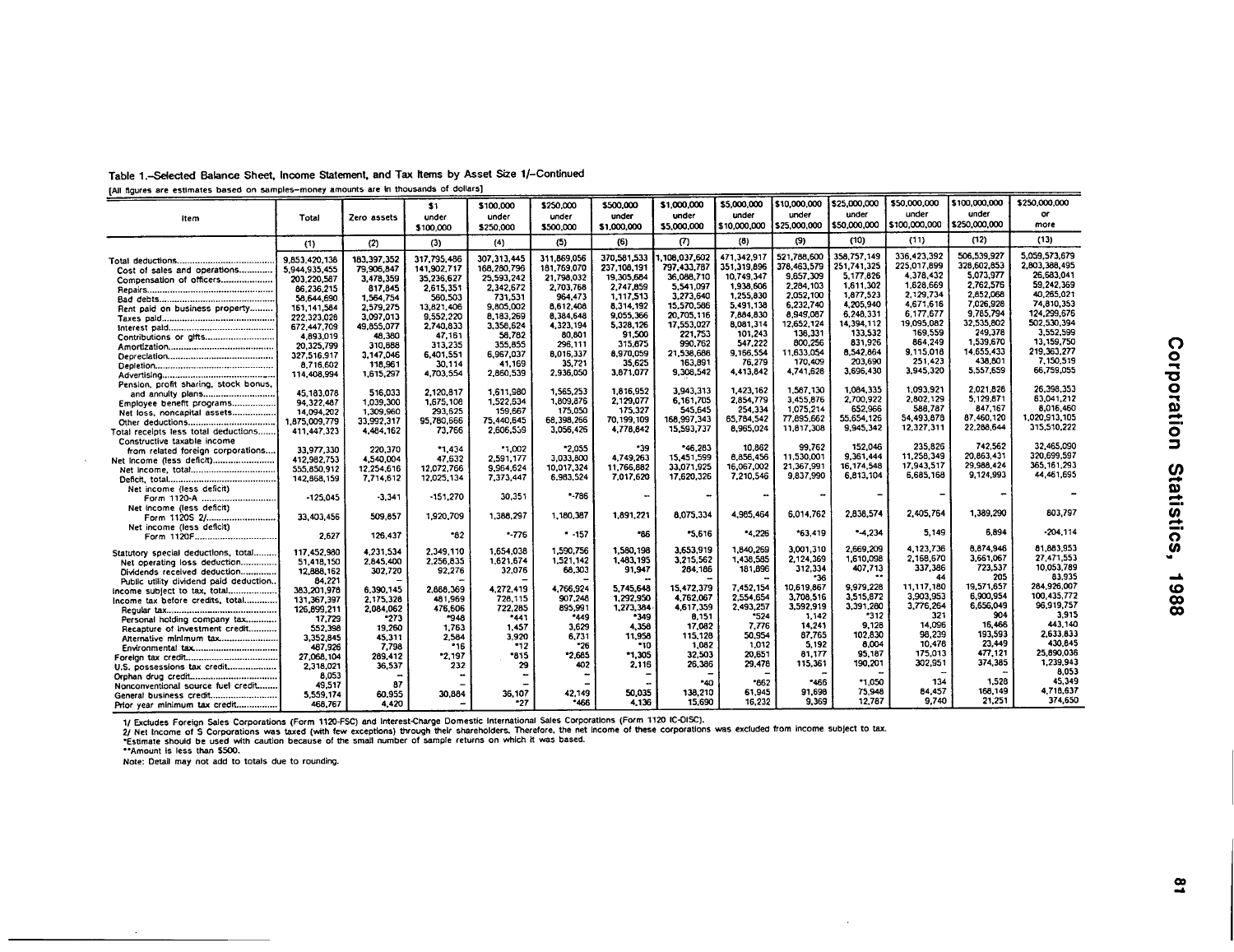| $\mathcal{L}$<br>\$1<br>\$100,000<br>\$250,000<br>\$500,000<br>\$1,000,000<br>\$5,000,000<br>\$10,000,000<br>\$25,000,000<br>\$50,000,000<br>\$100,000,000<br>\$250,000,000<br>· Item, Industrial division<br>Total<br>Zero assets<br>under<br>under<br>under<br>under<br>under<br>under<br>under<br>under<br>under<br>under<br>or.<br>医尿症 化热热<br>\$100,000<br>\$250,000<br>\$500,000<br>\$1,000,000<br>\$5,000,000<br>\$10,000,000<br>\$25,000,000<br>\$50,000,000<br>\$100,000,000<br>5250,000,000<br>more<br>(2)<br>(1)<br>(3)<br>(4)<br>(5)<br>$\sim$ $\sim$<br>in the control<br>(6)<br>$\sigma$<br>(6)<br>. (9) -<br>(10)<br>(11)<br>(12)<br>(13)<br>TRANSPORTATION AND PUBLIC<br>$\sim$ $\sim$ $\sim$<br>$\sim$ $^{\prime\prime}$<br>. .<br>mumes $\sim$<br>'Number of returns<br>149,248<br>7,262<br>75.103<br>26.348<br>14,923<br>11,580<br>10,469<br>1.573<br>920<br>343<br>195<br>171<br>341<br>1,411,201,395<br>2.703.619<br>4,231,462<br>5,294,657<br>8,091,738<br>21,249,714<br>10.844,066<br>13.677.451<br>16,723,592<br>13,436,117<br>28,646,682<br>1.284.302.298<br>838.753.393<br>6.203.913<br>14,725,269<br>16.609.228<br>15,274,655<br>20,095,859<br>41,760,489<br>14.652.506<br>17,486,807<br>18.029.360<br>12,463,737<br>22,261,826<br>639, 189, 744<br>Business receipts<br>779,584,504<br>5,664,910<br>14,431,975<br>16,000,646<br>14,887,594<br>19,545,900<br>40.452.925<br>14,080,410<br>16,567,388<br>16.103.180<br>11,402,228<br>20,901,383<br>589.545.966<br>50,934,990<br>284.872<br>179,942<br>200,099<br>266.125<br>296,922<br>859,475<br>395,049<br>563,129<br>963.547<br>607,055<br>1,459,045<br>44,859,730<br>Net income (less deficit)<br>46,943,801<br>-94.107<br>$-38.496$<br>101.054<br>169,996<br>-26.858<br>384, 159<br>411.453<br>275,371<br>358,205<br>294.877<br>425.490<br>44,682,658<br>17,762,410<br>45,058<br>12,837<br>31.212<br>43,654<br>53.181<br>244,997<br>153,996<br>170,305<br>195,923<br>174,632<br>387,185<br>16,249,431<br>Income tax (after credits)<br>15 429 291<br>44,673<br>11.562<br>27,769<br>39.436<br>46.705<br>227,595<br>147.511<br>164.222<br>187,436<br>164,406<br>371,520<br>13,996,461<br>519,388,496<br>-68,665<br>753,622<br>1,135,608<br>1,828,336<br>4,682,082<br>2,965,113<br>3,160,509<br>3,032,245<br>3,372,613<br>5,874,186<br>492,672,842<br>sa la l<br>WHOLESALE AND RETAIL<br><b>TRADE</b><br>$\ddots$<br>Number of returns<br>984,553<br>48,550<br>429,037<br>199,183<br>121,187<br>81,231<br>86.037<br>10,893<br>5.398<br>1.540<br>687<br>447<br>364<br>1.295.819.375<br>17,087,270<br>32,013,129<br>42.746.356<br>57.276.444<br>178,581,233<br>74,334,084<br>81:014.554<br>52.854,456<br>47.318.050<br>70.917.058<br>641,676,739<br>2,977,982,750<br>47.646.445<br>90,124,763<br>119,803,828<br>139,393,515<br>174.390.418<br>587,849,973<br>247,575,735<br>233,016,391<br>141,783,051<br>117,288,188<br>161,377,674<br>917,732,771<br>Business receipts<br>2,891,336,187<br>45,720,662<br>88,502,747<br>118, 198, 955<br>137,285,420<br>171.864.582<br>577,803,039<br>242,952,598<br>227,487,368<br>138.813.822<br>114.236.932<br>156,698,876<br>871,771,187<br>53,360,602<br>749.385<br>727,258<br>1,076,578<br>1,379,817<br>1,759,982<br>5,927,418<br>2.643.213<br>2,707.515<br>1,763,126<br>1,721,570<br>2,687,214<br>30,217,496<br>Net income (less deficit)<br>42.844.883<br>137.373<br>-672,606<br>405,129<br>902.553<br>1,849,377<br>6,562,373<br>3.240.320<br>4 177,924<br>2,299,738<br>1,780,471<br>2.982.588<br>19,179,642<br>income tax, total<br>14, 116, 720<br>208.422<br>104,516<br>205,305<br>263,770<br>437,885<br>1,531,377<br>697.310<br>870,022<br>715,581<br>582,175<br>1,127,705<br>7,372,651<br>Income tax (after credits)<br>12,733,094<br>190,463<br>96,676<br>196.143<br>252.632<br>427,894<br>1.492.911<br>676,624<br>840.511<br>681,436<br>553,857<br>6,256,318<br>1,067,629<br>331,968,322<br>-4.211.696<br>7,765,336<br>12,960,011<br>19.480.666<br>54,372,302<br>18,984,646<br>23,519,565<br>14,034,063<br>13.026.826<br>21,024,302<br>150,962,298<br>$\mathbf{r}_{\mathbf{a}}$<br>at a<br>FINANCE, INSURANCE, AND<br>REAL ESTATE<br>Number of returns<br>572.418<br>46.915<br>251,484<br>94,365<br>62.134<br>40,350<br>45,111<br>7,941<br>7,977<br>5.286<br>4.360<br>3.405<br>3,091<br>9.411.547.140<br>7,856,397<br>15,120,950<br>22,111,912<br>28,318,236<br>93,811,675<br>55.366.150<br>130,047,835<br>189,848,682<br>307,737,884<br>532,438,627<br>8.028.888.792<br>1.714,352.381<br>68.640.824<br>24,556.478<br>15,560,643<br>16,739,493<br>15,018.571<br>40,472,420<br>19,619,475<br>35.924.844<br>37,340,432<br>54.376.493<br>98, 155, 944<br>1,287,946,765<br>Business recelpts<br>860,415,865<br>9,868,627<br>22.956.795<br>12,994.281<br>14, 230, 587<br>11.915.561<br>31,886,236<br>14,713,115<br>24,636,722<br>20,809,737<br>26,450,638<br>52.944.869<br>615,008,695<br>415,952,696<br>46.837.533<br>296,427<br>400.250<br>712,231<br>831,545<br>3,254,157<br>1,744,914<br>4,857,748<br>7,695,677<br>12.616.655<br>21,000,905<br>315,704,653<br>Net income (less deficit)<br>91,892,954<br>1,675,344<br>176,834<br>143,800<br>33.044<br>725,475<br>901.244<br>539.349<br>983.856<br>952.544<br>2,646,258<br>6,882,370<br>76.232,837<br>20.899.804<br>849.243<br>66.231<br>87,593<br>117,003<br>159,277<br>490.058<br>290,874<br>516,297<br>645,648<br>930.154<br>1,526,139<br>15.221.287<br>Income tax (after credits)<br>17,858,549<br>808,402<br>62.078<br>85.015<br>. 115,547<br>156,493<br>478.549<br>285,086<br>506.364<br>621,020<br>894.552<br>1.462.448<br>12.382.995<br>1,779,467,330<br>141,562<br>4.745,469<br>7,249,203<br>9,348,500<br>25,680,893<br>15,853,575<br>31,687,412<br>39,834,904<br>65,385,238<br>136.635.447<br>1.442.905.105<br><b>SERVICES</b><br>Number of returns<br>995,425<br>61,291<br>653,940<br>148,574<br>64,880<br>32,492<br>27,527<br>3,359<br>1.914<br>647<br>372<br>259<br>171<br>530,326,395<br>18,944,606<br>23,706,807<br>22,554,151<br>22.666.067<br>56,460,154<br>23.194.487<br>29,259,751<br>28, 151, 316<br>26,386,915<br>41,070,063<br>237.932.077<br>695,265,170<br>12,283,521<br>113,840,295<br>77.150.257 |     |  |  |            |            |            |            |            |            |            |            |             |
|--------------------------------------------------------------------------------------------------------------------------------------------------------------------------------------------------------------------------------------------------------------------------------------------------------------------------------------------------------------------------------------------------------------------------------------------------------------------------------------------------------------------------------------------------------------------------------------------------------------------------------------------------------------------------------------------------------------------------------------------------------------------------------------------------------------------------------------------------------------------------------------------------------------------------------------------------------------------------------------------------------------------------------------------------------------------------------------------------------------------------------------------------------------------------------------------------------------------------------------------------------------------------------------------------------------------------------------------------------------------------------------------------------------------------------------------------------------------------------------------------------------------------------------------------------------------------------------------------------------------------------------------------------------------------------------------------------------------------------------------------------------------------------------------------------------------------------------------------------------------------------------------------------------------------------------------------------------------------------------------------------------------------------------------------------------------------------------------------------------------------------------------------------------------------------------------------------------------------------------------------------------------------------------------------------------------------------------------------------------------------------------------------------------------------------------------------------------------------------------------------------------------------------------------------------------------------------------------------------------------------------------------------------------------------------------------------------------------------------------------------------------------------------------------------------------------------------------------------------------------------------------------------------------------------------------------------------------------------------------------------------------------------------------------------------------------------------------------------------------------------------------------------------------------------------------------------------------------------------------------------------------------------------------------------------------------------------------------------------------------------------------------------------------------------------------------------------------------------------------------------------------------------------------------------------------------------------------------------------------------------------------------------------------------------------------------------------------------------------------------------------------------------------------------------------------------------------------------------------------------------------------------------------------------------------------------------------------------------------------------------------------------------------------------------------------------------------------------------------------------------------------------------------------------------------------------------------------------------------------------------------------------------------------------------------------------------------------------------------------------------------------------------------------------------------------------------------------------------------------------------------------------------------------------------------------------------------------------------------------------------------------------------------------------------------------------------------------------------------------------------------------------------------------------------------------------------------------------------------------------------------------------------------------------------------------------------------------------------------------------------------------------------------------------------------------------------------------------------------------------------------------------------------------------------------------------------------------------------------------------------------------------------------------------------------------------------------------------------------------------------------------------------------------------------------------------------------------------------------------------------------------------------------------------------------------------------------------------------------------------------------------------------------------------------------------------------------------------------------------------------------------------------------------------------------------------------------------------------------------------------------------------------------------------------------------------------------------------------------------------------------------------------------------------------------------------------------------------------------------------------------------------------------------------------------------------------|-----|--|--|------------|------------|------------|------------|------------|------------|------------|------------|-------------|
|                                                                                                                                                                                                                                                                                                                                                                                                                                                                                                                                                                                                                                                                                                                                                                                                                                                                                                                                                                                                                                                                                                                                                                                                                                                                                                                                                                                                                                                                                                                                                                                                                                                                                                                                                                                                                                                                                                                                                                                                                                                                                                                                                                                                                                                                                                                                                                                                                                                                                                                                                                                                                                                                                                                                                                                                                                                                                                                                                                                                                                                                                                                                                                                                                                                                                                                                                                                                                                                                                                                                                                                                                                                                                                                                                                                                                                                                                                                                                                                                                                                                                                                                                                                                                                                                                                                                                                                                                                                                                                                                                                                                                                                                                                                                                                                                                                                                                                                                                                                                                                                                                                                                                                                                                                                                                                                                                                                                                                                                                                                                                                                                                                                                                                                                                                                                                                                                                                                                                                                                                                                                                                                                                                                                  | 252 |  |  |            |            |            |            |            |            |            |            |             |
|                                                                                                                                                                                                                                                                                                                                                                                                                                                                                                                                                                                                                                                                                                                                                                                                                                                                                                                                                                                                                                                                                                                                                                                                                                                                                                                                                                                                                                                                                                                                                                                                                                                                                                                                                                                                                                                                                                                                                                                                                                                                                                                                                                                                                                                                                                                                                                                                                                                                                                                                                                                                                                                                                                                                                                                                                                                                                                                                                                                                                                                                                                                                                                                                                                                                                                                                                                                                                                                                                                                                                                                                                                                                                                                                                                                                                                                                                                                                                                                                                                                                                                                                                                                                                                                                                                                                                                                                                                                                                                                                                                                                                                                                                                                                                                                                                                                                                                                                                                                                                                                                                                                                                                                                                                                                                                                                                                                                                                                                                                                                                                                                                                                                                                                                                                                                                                                                                                                                                                                                                                                                                                                                                                                                  |     |  |  |            |            |            |            |            |            |            |            |             |
|                                                                                                                                                                                                                                                                                                                                                                                                                                                                                                                                                                                                                                                                                                                                                                                                                                                                                                                                                                                                                                                                                                                                                                                                                                                                                                                                                                                                                                                                                                                                                                                                                                                                                                                                                                                                                                                                                                                                                                                                                                                                                                                                                                                                                                                                                                                                                                                                                                                                                                                                                                                                                                                                                                                                                                                                                                                                                                                                                                                                                                                                                                                                                                                                                                                                                                                                                                                                                                                                                                                                                                                                                                                                                                                                                                                                                                                                                                                                                                                                                                                                                                                                                                                                                                                                                                                                                                                                                                                                                                                                                                                                                                                                                                                                                                                                                                                                                                                                                                                                                                                                                                                                                                                                                                                                                                                                                                                                                                                                                                                                                                                                                                                                                                                                                                                                                                                                                                                                                                                                                                                                                                                                                                                                  |     |  |  |            |            |            |            |            |            |            |            |             |
|                                                                                                                                                                                                                                                                                                                                                                                                                                                                                                                                                                                                                                                                                                                                                                                                                                                                                                                                                                                                                                                                                                                                                                                                                                                                                                                                                                                                                                                                                                                                                                                                                                                                                                                                                                                                                                                                                                                                                                                                                                                                                                                                                                                                                                                                                                                                                                                                                                                                                                                                                                                                                                                                                                                                                                                                                                                                                                                                                                                                                                                                                                                                                                                                                                                                                                                                                                                                                                                                                                                                                                                                                                                                                                                                                                                                                                                                                                                                                                                                                                                                                                                                                                                                                                                                                                                                                                                                                                                                                                                                                                                                                                                                                                                                                                                                                                                                                                                                                                                                                                                                                                                                                                                                                                                                                                                                                                                                                                                                                                                                                                                                                                                                                                                                                                                                                                                                                                                                                                                                                                                                                                                                                                                                  |     |  |  |            |            |            |            |            |            |            |            |             |
|                                                                                                                                                                                                                                                                                                                                                                                                                                                                                                                                                                                                                                                                                                                                                                                                                                                                                                                                                                                                                                                                                                                                                                                                                                                                                                                                                                                                                                                                                                                                                                                                                                                                                                                                                                                                                                                                                                                                                                                                                                                                                                                                                                                                                                                                                                                                                                                                                                                                                                                                                                                                                                                                                                                                                                                                                                                                                                                                                                                                                                                                                                                                                                                                                                                                                                                                                                                                                                                                                                                                                                                                                                                                                                                                                                                                                                                                                                                                                                                                                                                                                                                                                                                                                                                                                                                                                                                                                                                                                                                                                                                                                                                                                                                                                                                                                                                                                                                                                                                                                                                                                                                                                                                                                                                                                                                                                                                                                                                                                                                                                                                                                                                                                                                                                                                                                                                                                                                                                                                                                                                                                                                                                                                                  |     |  |  |            |            |            |            |            |            |            |            |             |
|                                                                                                                                                                                                                                                                                                                                                                                                                                                                                                                                                                                                                                                                                                                                                                                                                                                                                                                                                                                                                                                                                                                                                                                                                                                                                                                                                                                                                                                                                                                                                                                                                                                                                                                                                                                                                                                                                                                                                                                                                                                                                                                                                                                                                                                                                                                                                                                                                                                                                                                                                                                                                                                                                                                                                                                                                                                                                                                                                                                                                                                                                                                                                                                                                                                                                                                                                                                                                                                                                                                                                                                                                                                                                                                                                                                                                                                                                                                                                                                                                                                                                                                                                                                                                                                                                                                                                                                                                                                                                                                                                                                                                                                                                                                                                                                                                                                                                                                                                                                                                                                                                                                                                                                                                                                                                                                                                                                                                                                                                                                                                                                                                                                                                                                                                                                                                                                                                                                                                                                                                                                                                                                                                                                                  |     |  |  |            |            |            |            |            |            |            |            |             |
|                                                                                                                                                                                                                                                                                                                                                                                                                                                                                                                                                                                                                                                                                                                                                                                                                                                                                                                                                                                                                                                                                                                                                                                                                                                                                                                                                                                                                                                                                                                                                                                                                                                                                                                                                                                                                                                                                                                                                                                                                                                                                                                                                                                                                                                                                                                                                                                                                                                                                                                                                                                                                                                                                                                                                                                                                                                                                                                                                                                                                                                                                                                                                                                                                                                                                                                                                                                                                                                                                                                                                                                                                                                                                                                                                                                                                                                                                                                                                                                                                                                                                                                                                                                                                                                                                                                                                                                                                                                                                                                                                                                                                                                                                                                                                                                                                                                                                                                                                                                                                                                                                                                                                                                                                                                                                                                                                                                                                                                                                                                                                                                                                                                                                                                                                                                                                                                                                                                                                                                                                                                                                                                                                                                                  |     |  |  |            |            |            |            |            |            |            |            |             |
|                                                                                                                                                                                                                                                                                                                                                                                                                                                                                                                                                                                                                                                                                                                                                                                                                                                                                                                                                                                                                                                                                                                                                                                                                                                                                                                                                                                                                                                                                                                                                                                                                                                                                                                                                                                                                                                                                                                                                                                                                                                                                                                                                                                                                                                                                                                                                                                                                                                                                                                                                                                                                                                                                                                                                                                                                                                                                                                                                                                                                                                                                                                                                                                                                                                                                                                                                                                                                                                                                                                                                                                                                                                                                                                                                                                                                                                                                                                                                                                                                                                                                                                                                                                                                                                                                                                                                                                                                                                                                                                                                                                                                                                                                                                                                                                                                                                                                                                                                                                                                                                                                                                                                                                                                                                                                                                                                                                                                                                                                                                                                                                                                                                                                                                                                                                                                                                                                                                                                                                                                                                                                                                                                                                                  |     |  |  |            |            |            |            |            |            |            |            |             |
|                                                                                                                                                                                                                                                                                                                                                                                                                                                                                                                                                                                                                                                                                                                                                                                                                                                                                                                                                                                                                                                                                                                                                                                                                                                                                                                                                                                                                                                                                                                                                                                                                                                                                                                                                                                                                                                                                                                                                                                                                                                                                                                                                                                                                                                                                                                                                                                                                                                                                                                                                                                                                                                                                                                                                                                                                                                                                                                                                                                                                                                                                                                                                                                                                                                                                                                                                                                                                                                                                                                                                                                                                                                                                                                                                                                                                                                                                                                                                                                                                                                                                                                                                                                                                                                                                                                                                                                                                                                                                                                                                                                                                                                                                                                                                                                                                                                                                                                                                                                                                                                                                                                                                                                                                                                                                                                                                                                                                                                                                                                                                                                                                                                                                                                                                                                                                                                                                                                                                                                                                                                                                                                                                                                                  |     |  |  |            |            |            |            |            |            |            |            |             |
|                                                                                                                                                                                                                                                                                                                                                                                                                                                                                                                                                                                                                                                                                                                                                                                                                                                                                                                                                                                                                                                                                                                                                                                                                                                                                                                                                                                                                                                                                                                                                                                                                                                                                                                                                                                                                                                                                                                                                                                                                                                                                                                                                                                                                                                                                                                                                                                                                                                                                                                                                                                                                                                                                                                                                                                                                                                                                                                                                                                                                                                                                                                                                                                                                                                                                                                                                                                                                                                                                                                                                                                                                                                                                                                                                                                                                                                                                                                                                                                                                                                                                                                                                                                                                                                                                                                                                                                                                                                                                                                                                                                                                                                                                                                                                                                                                                                                                                                                                                                                                                                                                                                                                                                                                                                                                                                                                                                                                                                                                                                                                                                                                                                                                                                                                                                                                                                                                                                                                                                                                                                                                                                                                                                                  |     |  |  |            |            |            |            |            |            |            |            |             |
|                                                                                                                                                                                                                                                                                                                                                                                                                                                                                                                                                                                                                                                                                                                                                                                                                                                                                                                                                                                                                                                                                                                                                                                                                                                                                                                                                                                                                                                                                                                                                                                                                                                                                                                                                                                                                                                                                                                                                                                                                                                                                                                                                                                                                                                                                                                                                                                                                                                                                                                                                                                                                                                                                                                                                                                                                                                                                                                                                                                                                                                                                                                                                                                                                                                                                                                                                                                                                                                                                                                                                                                                                                                                                                                                                                                                                                                                                                                                                                                                                                                                                                                                                                                                                                                                                                                                                                                                                                                                                                                                                                                                                                                                                                                                                                                                                                                                                                                                                                                                                                                                                                                                                                                                                                                                                                                                                                                                                                                                                                                                                                                                                                                                                                                                                                                                                                                                                                                                                                                                                                                                                                                                                                                                  |     |  |  |            |            |            |            |            |            |            |            |             |
|                                                                                                                                                                                                                                                                                                                                                                                                                                                                                                                                                                                                                                                                                                                                                                                                                                                                                                                                                                                                                                                                                                                                                                                                                                                                                                                                                                                                                                                                                                                                                                                                                                                                                                                                                                                                                                                                                                                                                                                                                                                                                                                                                                                                                                                                                                                                                                                                                                                                                                                                                                                                                                                                                                                                                                                                                                                                                                                                                                                                                                                                                                                                                                                                                                                                                                                                                                                                                                                                                                                                                                                                                                                                                                                                                                                                                                                                                                                                                                                                                                                                                                                                                                                                                                                                                                                                                                                                                                                                                                                                                                                                                                                                                                                                                                                                                                                                                                                                                                                                                                                                                                                                                                                                                                                                                                                                                                                                                                                                                                                                                                                                                                                                                                                                                                                                                                                                                                                                                                                                                                                                                                                                                                                                  |     |  |  |            |            |            |            |            |            |            |            |             |
|                                                                                                                                                                                                                                                                                                                                                                                                                                                                                                                                                                                                                                                                                                                                                                                                                                                                                                                                                                                                                                                                                                                                                                                                                                                                                                                                                                                                                                                                                                                                                                                                                                                                                                                                                                                                                                                                                                                                                                                                                                                                                                                                                                                                                                                                                                                                                                                                                                                                                                                                                                                                                                                                                                                                                                                                                                                                                                                                                                                                                                                                                                                                                                                                                                                                                                                                                                                                                                                                                                                                                                                                                                                                                                                                                                                                                                                                                                                                                                                                                                                                                                                                                                                                                                                                                                                                                                                                                                                                                                                                                                                                                                                                                                                                                                                                                                                                                                                                                                                                                                                                                                                                                                                                                                                                                                                                                                                                                                                                                                                                                                                                                                                                                                                                                                                                                                                                                                                                                                                                                                                                                                                                                                                                  |     |  |  |            |            |            |            |            |            |            |            |             |
|                                                                                                                                                                                                                                                                                                                                                                                                                                                                                                                                                                                                                                                                                                                                                                                                                                                                                                                                                                                                                                                                                                                                                                                                                                                                                                                                                                                                                                                                                                                                                                                                                                                                                                                                                                                                                                                                                                                                                                                                                                                                                                                                                                                                                                                                                                                                                                                                                                                                                                                                                                                                                                                                                                                                                                                                                                                                                                                                                                                                                                                                                                                                                                                                                                                                                                                                                                                                                                                                                                                                                                                                                                                                                                                                                                                                                                                                                                                                                                                                                                                                                                                                                                                                                                                                                                                                                                                                                                                                                                                                                                                                                                                                                                                                                                                                                                                                                                                                                                                                                                                                                                                                                                                                                                                                                                                                                                                                                                                                                                                                                                                                                                                                                                                                                                                                                                                                                                                                                                                                                                                                                                                                                                                                  |     |  |  |            |            |            |            |            |            |            |            |             |
|                                                                                                                                                                                                                                                                                                                                                                                                                                                                                                                                                                                                                                                                                                                                                                                                                                                                                                                                                                                                                                                                                                                                                                                                                                                                                                                                                                                                                                                                                                                                                                                                                                                                                                                                                                                                                                                                                                                                                                                                                                                                                                                                                                                                                                                                                                                                                                                                                                                                                                                                                                                                                                                                                                                                                                                                                                                                                                                                                                                                                                                                                                                                                                                                                                                                                                                                                                                                                                                                                                                                                                                                                                                                                                                                                                                                                                                                                                                                                                                                                                                                                                                                                                                                                                                                                                                                                                                                                                                                                                                                                                                                                                                                                                                                                                                                                                                                                                                                                                                                                                                                                                                                                                                                                                                                                                                                                                                                                                                                                                                                                                                                                                                                                                                                                                                                                                                                                                                                                                                                                                                                                                                                                                                                  |     |  |  |            |            |            |            |            |            |            |            |             |
|                                                                                                                                                                                                                                                                                                                                                                                                                                                                                                                                                                                                                                                                                                                                                                                                                                                                                                                                                                                                                                                                                                                                                                                                                                                                                                                                                                                                                                                                                                                                                                                                                                                                                                                                                                                                                                                                                                                                                                                                                                                                                                                                                                                                                                                                                                                                                                                                                                                                                                                                                                                                                                                                                                                                                                                                                                                                                                                                                                                                                                                                                                                                                                                                                                                                                                                                                                                                                                                                                                                                                                                                                                                                                                                                                                                                                                                                                                                                                                                                                                                                                                                                                                                                                                                                                                                                                                                                                                                                                                                                                                                                                                                                                                                                                                                                                                                                                                                                                                                                                                                                                                                                                                                                                                                                                                                                                                                                                                                                                                                                                                                                                                                                                                                                                                                                                                                                                                                                                                                                                                                                                                                                                                                                  |     |  |  |            |            |            |            |            |            |            |            |             |
|                                                                                                                                                                                                                                                                                                                                                                                                                                                                                                                                                                                                                                                                                                                                                                                                                                                                                                                                                                                                                                                                                                                                                                                                                                                                                                                                                                                                                                                                                                                                                                                                                                                                                                                                                                                                                                                                                                                                                                                                                                                                                                                                                                                                                                                                                                                                                                                                                                                                                                                                                                                                                                                                                                                                                                                                                                                                                                                                                                                                                                                                                                                                                                                                                                                                                                                                                                                                                                                                                                                                                                                                                                                                                                                                                                                                                                                                                                                                                                                                                                                                                                                                                                                                                                                                                                                                                                                                                                                                                                                                                                                                                                                                                                                                                                                                                                                                                                                                                                                                                                                                                                                                                                                                                                                                                                                                                                                                                                                                                                                                                                                                                                                                                                                                                                                                                                                                                                                                                                                                                                                                                                                                                                                                  |     |  |  |            |            |            |            |            |            |            |            |             |
|                                                                                                                                                                                                                                                                                                                                                                                                                                                                                                                                                                                                                                                                                                                                                                                                                                                                                                                                                                                                                                                                                                                                                                                                                                                                                                                                                                                                                                                                                                                                                                                                                                                                                                                                                                                                                                                                                                                                                                                                                                                                                                                                                                                                                                                                                                                                                                                                                                                                                                                                                                                                                                                                                                                                                                                                                                                                                                                                                                                                                                                                                                                                                                                                                                                                                                                                                                                                                                                                                                                                                                                                                                                                                                                                                                                                                                                                                                                                                                                                                                                                                                                                                                                                                                                                                                                                                                                                                                                                                                                                                                                                                                                                                                                                                                                                                                                                                                                                                                                                                                                                                                                                                                                                                                                                                                                                                                                                                                                                                                                                                                                                                                                                                                                                                                                                                                                                                                                                                                                                                                                                                                                                                                                                  |     |  |  |            |            |            |            |            |            |            |            |             |
|                                                                                                                                                                                                                                                                                                                                                                                                                                                                                                                                                                                                                                                                                                                                                                                                                                                                                                                                                                                                                                                                                                                                                                                                                                                                                                                                                                                                                                                                                                                                                                                                                                                                                                                                                                                                                                                                                                                                                                                                                                                                                                                                                                                                                                                                                                                                                                                                                                                                                                                                                                                                                                                                                                                                                                                                                                                                                                                                                                                                                                                                                                                                                                                                                                                                                                                                                                                                                                                                                                                                                                                                                                                                                                                                                                                                                                                                                                                                                                                                                                                                                                                                                                                                                                                                                                                                                                                                                                                                                                                                                                                                                                                                                                                                                                                                                                                                                                                                                                                                                                                                                                                                                                                                                                                                                                                                                                                                                                                                                                                                                                                                                                                                                                                                                                                                                                                                                                                                                                                                                                                                                                                                                                                                  |     |  |  |            |            |            |            |            |            |            |            |             |
|                                                                                                                                                                                                                                                                                                                                                                                                                                                                                                                                                                                                                                                                                                                                                                                                                                                                                                                                                                                                                                                                                                                                                                                                                                                                                                                                                                                                                                                                                                                                                                                                                                                                                                                                                                                                                                                                                                                                                                                                                                                                                                                                                                                                                                                                                                                                                                                                                                                                                                                                                                                                                                                                                                                                                                                                                                                                                                                                                                                                                                                                                                                                                                                                                                                                                                                                                                                                                                                                                                                                                                                                                                                                                                                                                                                                                                                                                                                                                                                                                                                                                                                                                                                                                                                                                                                                                                                                                                                                                                                                                                                                                                                                                                                                                                                                                                                                                                                                                                                                                                                                                                                                                                                                                                                                                                                                                                                                                                                                                                                                                                                                                                                                                                                                                                                                                                                                                                                                                                                                                                                                                                                                                                                                  |     |  |  |            |            |            |            |            |            |            |            |             |
|                                                                                                                                                                                                                                                                                                                                                                                                                                                                                                                                                                                                                                                                                                                                                                                                                                                                                                                                                                                                                                                                                                                                                                                                                                                                                                                                                                                                                                                                                                                                                                                                                                                                                                                                                                                                                                                                                                                                                                                                                                                                                                                                                                                                                                                                                                                                                                                                                                                                                                                                                                                                                                                                                                                                                                                                                                                                                                                                                                                                                                                                                                                                                                                                                                                                                                                                                                                                                                                                                                                                                                                                                                                                                                                                                                                                                                                                                                                                                                                                                                                                                                                                                                                                                                                                                                                                                                                                                                                                                                                                                                                                                                                                                                                                                                                                                                                                                                                                                                                                                                                                                                                                                                                                                                                                                                                                                                                                                                                                                                                                                                                                                                                                                                                                                                                                                                                                                                                                                                                                                                                                                                                                                                                                  |     |  |  |            |            |            |            |            |            |            |            |             |
|                                                                                                                                                                                                                                                                                                                                                                                                                                                                                                                                                                                                                                                                                                                                                                                                                                                                                                                                                                                                                                                                                                                                                                                                                                                                                                                                                                                                                                                                                                                                                                                                                                                                                                                                                                                                                                                                                                                                                                                                                                                                                                                                                                                                                                                                                                                                                                                                                                                                                                                                                                                                                                                                                                                                                                                                                                                                                                                                                                                                                                                                                                                                                                                                                                                                                                                                                                                                                                                                                                                                                                                                                                                                                                                                                                                                                                                                                                                                                                                                                                                                                                                                                                                                                                                                                                                                                                                                                                                                                                                                                                                                                                                                                                                                                                                                                                                                                                                                                                                                                                                                                                                                                                                                                                                                                                                                                                                                                                                                                                                                                                                                                                                                                                                                                                                                                                                                                                                                                                                                                                                                                                                                                                                                  |     |  |  |            |            |            |            |            |            |            |            |             |
|                                                                                                                                                                                                                                                                                                                                                                                                                                                                                                                                                                                                                                                                                                                                                                                                                                                                                                                                                                                                                                                                                                                                                                                                                                                                                                                                                                                                                                                                                                                                                                                                                                                                                                                                                                                                                                                                                                                                                                                                                                                                                                                                                                                                                                                                                                                                                                                                                                                                                                                                                                                                                                                                                                                                                                                                                                                                                                                                                                                                                                                                                                                                                                                                                                                                                                                                                                                                                                                                                                                                                                                                                                                                                                                                                                                                                                                                                                                                                                                                                                                                                                                                                                                                                                                                                                                                                                                                                                                                                                                                                                                                                                                                                                                                                                                                                                                                                                                                                                                                                                                                                                                                                                                                                                                                                                                                                                                                                                                                                                                                                                                                                                                                                                                                                                                                                                                                                                                                                                                                                                                                                                                                                                                                  |     |  |  |            |            |            |            |            |            |            |            |             |
|                                                                                                                                                                                                                                                                                                                                                                                                                                                                                                                                                                                                                                                                                                                                                                                                                                                                                                                                                                                                                                                                                                                                                                                                                                                                                                                                                                                                                                                                                                                                                                                                                                                                                                                                                                                                                                                                                                                                                                                                                                                                                                                                                                                                                                                                                                                                                                                                                                                                                                                                                                                                                                                                                                                                                                                                                                                                                                                                                                                                                                                                                                                                                                                                                                                                                                                                                                                                                                                                                                                                                                                                                                                                                                                                                                                                                                                                                                                                                                                                                                                                                                                                                                                                                                                                                                                                                                                                                                                                                                                                                                                                                                                                                                                                                                                                                                                                                                                                                                                                                                                                                                                                                                                                                                                                                                                                                                                                                                                                                                                                                                                                                                                                                                                                                                                                                                                                                                                                                                                                                                                                                                                                                                                                  |     |  |  |            |            |            |            |            |            |            |            |             |
|                                                                                                                                                                                                                                                                                                                                                                                                                                                                                                                                                                                                                                                                                                                                                                                                                                                                                                                                                                                                                                                                                                                                                                                                                                                                                                                                                                                                                                                                                                                                                                                                                                                                                                                                                                                                                                                                                                                                                                                                                                                                                                                                                                                                                                                                                                                                                                                                                                                                                                                                                                                                                                                                                                                                                                                                                                                                                                                                                                                                                                                                                                                                                                                                                                                                                                                                                                                                                                                                                                                                                                                                                                                                                                                                                                                                                                                                                                                                                                                                                                                                                                                                                                                                                                                                                                                                                                                                                                                                                                                                                                                                                                                                                                                                                                                                                                                                                                                                                                                                                                                                                                                                                                                                                                                                                                                                                                                                                                                                                                                                                                                                                                                                                                                                                                                                                                                                                                                                                                                                                                                                                                                                                                                                  |     |  |  |            |            |            |            |            |            |            |            |             |
|                                                                                                                                                                                                                                                                                                                                                                                                                                                                                                                                                                                                                                                                                                                                                                                                                                                                                                                                                                                                                                                                                                                                                                                                                                                                                                                                                                                                                                                                                                                                                                                                                                                                                                                                                                                                                                                                                                                                                                                                                                                                                                                                                                                                                                                                                                                                                                                                                                                                                                                                                                                                                                                                                                                                                                                                                                                                                                                                                                                                                                                                                                                                                                                                                                                                                                                                                                                                                                                                                                                                                                                                                                                                                                                                                                                                                                                                                                                                                                                                                                                                                                                                                                                                                                                                                                                                                                                                                                                                                                                                                                                                                                                                                                                                                                                                                                                                                                                                                                                                                                                                                                                                                                                                                                                                                                                                                                                                                                                                                                                                                                                                                                                                                                                                                                                                                                                                                                                                                                                                                                                                                                                                                                                                  |     |  |  |            |            |            |            |            |            |            |            |             |
|                                                                                                                                                                                                                                                                                                                                                                                                                                                                                                                                                                                                                                                                                                                                                                                                                                                                                                                                                                                                                                                                                                                                                                                                                                                                                                                                                                                                                                                                                                                                                                                                                                                                                                                                                                                                                                                                                                                                                                                                                                                                                                                                                                                                                                                                                                                                                                                                                                                                                                                                                                                                                                                                                                                                                                                                                                                                                                                                                                                                                                                                                                                                                                                                                                                                                                                                                                                                                                                                                                                                                                                                                                                                                                                                                                                                                                                                                                                                                                                                                                                                                                                                                                                                                                                                                                                                                                                                                                                                                                                                                                                                                                                                                                                                                                                                                                                                                                                                                                                                                                                                                                                                                                                                                                                                                                                                                                                                                                                                                                                                                                                                                                                                                                                                                                                                                                                                                                                                                                                                                                                                                                                                                                                                  |     |  |  |            |            |            |            |            |            |            |            |             |
|                                                                                                                                                                                                                                                                                                                                                                                                                                                                                                                                                                                                                                                                                                                                                                                                                                                                                                                                                                                                                                                                                                                                                                                                                                                                                                                                                                                                                                                                                                                                                                                                                                                                                                                                                                                                                                                                                                                                                                                                                                                                                                                                                                                                                                                                                                                                                                                                                                                                                                                                                                                                                                                                                                                                                                                                                                                                                                                                                                                                                                                                                                                                                                                                                                                                                                                                                                                                                                                                                                                                                                                                                                                                                                                                                                                                                                                                                                                                                                                                                                                                                                                                                                                                                                                                                                                                                                                                                                                                                                                                                                                                                                                                                                                                                                                                                                                                                                                                                                                                                                                                                                                                                                                                                                                                                                                                                                                                                                                                                                                                                                                                                                                                                                                                                                                                                                                                                                                                                                                                                                                                                                                                                                                                  |     |  |  |            |            |            |            |            |            |            |            |             |
|                                                                                                                                                                                                                                                                                                                                                                                                                                                                                                                                                                                                                                                                                                                                                                                                                                                                                                                                                                                                                                                                                                                                                                                                                                                                                                                                                                                                                                                                                                                                                                                                                                                                                                                                                                                                                                                                                                                                                                                                                                                                                                                                                                                                                                                                                                                                                                                                                                                                                                                                                                                                                                                                                                                                                                                                                                                                                                                                                                                                                                                                                                                                                                                                                                                                                                                                                                                                                                                                                                                                                                                                                                                                                                                                                                                                                                                                                                                                                                                                                                                                                                                                                                                                                                                                                                                                                                                                                                                                                                                                                                                                                                                                                                                                                                                                                                                                                                                                                                                                                                                                                                                                                                                                                                                                                                                                                                                                                                                                                                                                                                                                                                                                                                                                                                                                                                                                                                                                                                                                                                                                                                                                                                                                  |     |  |  |            |            |            |            |            |            |            |            |             |
|                                                                                                                                                                                                                                                                                                                                                                                                                                                                                                                                                                                                                                                                                                                                                                                                                                                                                                                                                                                                                                                                                                                                                                                                                                                                                                                                                                                                                                                                                                                                                                                                                                                                                                                                                                                                                                                                                                                                                                                                                                                                                                                                                                                                                                                                                                                                                                                                                                                                                                                                                                                                                                                                                                                                                                                                                                                                                                                                                                                                                                                                                                                                                                                                                                                                                                                                                                                                                                                                                                                                                                                                                                                                                                                                                                                                                                                                                                                                                                                                                                                                                                                                                                                                                                                                                                                                                                                                                                                                                                                                                                                                                                                                                                                                                                                                                                                                                                                                                                                                                                                                                                                                                                                                                                                                                                                                                                                                                                                                                                                                                                                                                                                                                                                                                                                                                                                                                                                                                                                                                                                                                                                                                                                                  |     |  |  |            |            |            |            |            |            |            |            |             |
|                                                                                                                                                                                                                                                                                                                                                                                                                                                                                                                                                                                                                                                                                                                                                                                                                                                                                                                                                                                                                                                                                                                                                                                                                                                                                                                                                                                                                                                                                                                                                                                                                                                                                                                                                                                                                                                                                                                                                                                                                                                                                                                                                                                                                                                                                                                                                                                                                                                                                                                                                                                                                                                                                                                                                                                                                                                                                                                                                                                                                                                                                                                                                                                                                                                                                                                                                                                                                                                                                                                                                                                                                                                                                                                                                                                                                                                                                                                                                                                                                                                                                                                                                                                                                                                                                                                                                                                                                                                                                                                                                                                                                                                                                                                                                                                                                                                                                                                                                                                                                                                                                                                                                                                                                                                                                                                                                                                                                                                                                                                                                                                                                                                                                                                                                                                                                                                                                                                                                                                                                                                                                                                                                                                                  |     |  |  |            |            |            |            |            |            |            |            |             |
|                                                                                                                                                                                                                                                                                                                                                                                                                                                                                                                                                                                                                                                                                                                                                                                                                                                                                                                                                                                                                                                                                                                                                                                                                                                                                                                                                                                                                                                                                                                                                                                                                                                                                                                                                                                                                                                                                                                                                                                                                                                                                                                                                                                                                                                                                                                                                                                                                                                                                                                                                                                                                                                                                                                                                                                                                                                                                                                                                                                                                                                                                                                                                                                                                                                                                                                                                                                                                                                                                                                                                                                                                                                                                                                                                                                                                                                                                                                                                                                                                                                                                                                                                                                                                                                                                                                                                                                                                                                                                                                                                                                                                                                                                                                                                                                                                                                                                                                                                                                                                                                                                                                                                                                                                                                                                                                                                                                                                                                                                                                                                                                                                                                                                                                                                                                                                                                                                                                                                                                                                                                                                                                                                                                                  |     |  |  |            |            |            |            |            |            |            |            |             |
|                                                                                                                                                                                                                                                                                                                                                                                                                                                                                                                                                                                                                                                                                                                                                                                                                                                                                                                                                                                                                                                                                                                                                                                                                                                                                                                                                                                                                                                                                                                                                                                                                                                                                                                                                                                                                                                                                                                                                                                                                                                                                                                                                                                                                                                                                                                                                                                                                                                                                                                                                                                                                                                                                                                                                                                                                                                                                                                                                                                                                                                                                                                                                                                                                                                                                                                                                                                                                                                                                                                                                                                                                                                                                                                                                                                                                                                                                                                                                                                                                                                                                                                                                                                                                                                                                                                                                                                                                                                                                                                                                                                                                                                                                                                                                                                                                                                                                                                                                                                                                                                                                                                                                                                                                                                                                                                                                                                                                                                                                                                                                                                                                                                                                                                                                                                                                                                                                                                                                                                                                                                                                                                                                                                                  |     |  |  |            |            |            |            |            |            |            |            |             |
|                                                                                                                                                                                                                                                                                                                                                                                                                                                                                                                                                                                                                                                                                                                                                                                                                                                                                                                                                                                                                                                                                                                                                                                                                                                                                                                                                                                                                                                                                                                                                                                                                                                                                                                                                                                                                                                                                                                                                                                                                                                                                                                                                                                                                                                                                                                                                                                                                                                                                                                                                                                                                                                                                                                                                                                                                                                                                                                                                                                                                                                                                                                                                                                                                                                                                                                                                                                                                                                                                                                                                                                                                                                                                                                                                                                                                                                                                                                                                                                                                                                                                                                                                                                                                                                                                                                                                                                                                                                                                                                                                                                                                                                                                                                                                                                                                                                                                                                                                                                                                                                                                                                                                                                                                                                                                                                                                                                                                                                                                                                                                                                                                                                                                                                                                                                                                                                                                                                                                                                                                                                                                                                                                                                                  |     |  |  |            |            |            |            |            |            |            |            |             |
|                                                                                                                                                                                                                                                                                                                                                                                                                                                                                                                                                                                                                                                                                                                                                                                                                                                                                                                                                                                                                                                                                                                                                                                                                                                                                                                                                                                                                                                                                                                                                                                                                                                                                                                                                                                                                                                                                                                                                                                                                                                                                                                                                                                                                                                                                                                                                                                                                                                                                                                                                                                                                                                                                                                                                                                                                                                                                                                                                                                                                                                                                                                                                                                                                                                                                                                                                                                                                                                                                                                                                                                                                                                                                                                                                                                                                                                                                                                                                                                                                                                                                                                                                                                                                                                                                                                                                                                                                                                                                                                                                                                                                                                                                                                                                                                                                                                                                                                                                                                                                                                                                                                                                                                                                                                                                                                                                                                                                                                                                                                                                                                                                                                                                                                                                                                                                                                                                                                                                                                                                                                                                                                                                                                                  |     |  |  |            |            |            |            |            |            |            |            |             |
|                                                                                                                                                                                                                                                                                                                                                                                                                                                                                                                                                                                                                                                                                                                                                                                                                                                                                                                                                                                                                                                                                                                                                                                                                                                                                                                                                                                                                                                                                                                                                                                                                                                                                                                                                                                                                                                                                                                                                                                                                                                                                                                                                                                                                                                                                                                                                                                                                                                                                                                                                                                                                                                                                                                                                                                                                                                                                                                                                                                                                                                                                                                                                                                                                                                                                                                                                                                                                                                                                                                                                                                                                                                                                                                                                                                                                                                                                                                                                                                                                                                                                                                                                                                                                                                                                                                                                                                                                                                                                                                                                                                                                                                                                                                                                                                                                                                                                                                                                                                                                                                                                                                                                                                                                                                                                                                                                                                                                                                                                                                                                                                                                                                                                                                                                                                                                                                                                                                                                                                                                                                                                                                                                                                                  |     |  |  |            |            |            |            |            |            |            |            |             |
|                                                                                                                                                                                                                                                                                                                                                                                                                                                                                                                                                                                                                                                                                                                                                                                                                                                                                                                                                                                                                                                                                                                                                                                                                                                                                                                                                                                                                                                                                                                                                                                                                                                                                                                                                                                                                                                                                                                                                                                                                                                                                                                                                                                                                                                                                                                                                                                                                                                                                                                                                                                                                                                                                                                                                                                                                                                                                                                                                                                                                                                                                                                                                                                                                                                                                                                                                                                                                                                                                                                                                                                                                                                                                                                                                                                                                                                                                                                                                                                                                                                                                                                                                                                                                                                                                                                                                                                                                                                                                                                                                                                                                                                                                                                                                                                                                                                                                                                                                                                                                                                                                                                                                                                                                                                                                                                                                                                                                                                                                                                                                                                                                                                                                                                                                                                                                                                                                                                                                                                                                                                                                                                                                                                                  |     |  |  |            |            |            |            |            |            |            |            |             |
|                                                                                                                                                                                                                                                                                                                                                                                                                                                                                                                                                                                                                                                                                                                                                                                                                                                                                                                                                                                                                                                                                                                                                                                                                                                                                                                                                                                                                                                                                                                                                                                                                                                                                                                                                                                                                                                                                                                                                                                                                                                                                                                                                                                                                                                                                                                                                                                                                                                                                                                                                                                                                                                                                                                                                                                                                                                                                                                                                                                                                                                                                                                                                                                                                                                                                                                                                                                                                                                                                                                                                                                                                                                                                                                                                                                                                                                                                                                                                                                                                                                                                                                                                                                                                                                                                                                                                                                                                                                                                                                                                                                                                                                                                                                                                                                                                                                                                                                                                                                                                                                                                                                                                                                                                                                                                                                                                                                                                                                                                                                                                                                                                                                                                                                                                                                                                                                                                                                                                                                                                                                                                                                                                                                                  |     |  |  |            |            |            |            |            |            |            |            |             |
|                                                                                                                                                                                                                                                                                                                                                                                                                                                                                                                                                                                                                                                                                                                                                                                                                                                                                                                                                                                                                                                                                                                                                                                                                                                                                                                                                                                                                                                                                                                                                                                                                                                                                                                                                                                                                                                                                                                                                                                                                                                                                                                                                                                                                                                                                                                                                                                                                                                                                                                                                                                                                                                                                                                                                                                                                                                                                                                                                                                                                                                                                                                                                                                                                                                                                                                                                                                                                                                                                                                                                                                                                                                                                                                                                                                                                                                                                                                                                                                                                                                                                                                                                                                                                                                                                                                                                                                                                                                                                                                                                                                                                                                                                                                                                                                                                                                                                                                                                                                                                                                                                                                                                                                                                                                                                                                                                                                                                                                                                                                                                                                                                                                                                                                                                                                                                                                                                                                                                                                                                                                                                                                                                                                                  |     |  |  |            |            |            |            |            |            |            |            |             |
| Business receipts<br>643.748.105<br>10,648.931<br>111,327,288<br>72.414.203                                                                                                                                                                                                                                                                                                                                                                                                                                                                                                                                                                                                                                                                                                                                                                                                                                                                                                                                                                                                                                                                                                                                                                                                                                                                                                                                                                                                                                                                                                                                                                                                                                                                                                                                                                                                                                                                                                                                                                                                                                                                                                                                                                                                                                                                                                                                                                                                                                                                                                                                                                                                                                                                                                                                                                                                                                                                                                                                                                                                                                                                                                                                                                                                                                                                                                                                                                                                                                                                                                                                                                                                                                                                                                                                                                                                                                                                                                                                                                                                                                                                                                                                                                                                                                                                                                                                                                                                                                                                                                                                                                                                                                                                                                                                                                                                                                                                                                                                                                                                                                                                                                                                                                                                                                                                                                                                                                                                                                                                                                                                                                                                                                                                                                                                                                                                                                                                                                                                                                                                                                                                                                                      |     |  |  | 58,616,655 | 48,784,191 | 96.595.115 | 34,486.628 | 34,509.393 | 26,292,252 | 27,605,408 | 36.631.785 | 128.469.469 |
| 56.705.728<br>47, 186, 816<br>91,822,784<br>32.352.608<br>31.556.674<br>23,759,969<br>24,861,571<br>32.856.257<br>108,253,277<br>23,077,104<br>517.484<br>748.655<br>789,727<br>789.683                                                                                                                                                                                                                                                                                                                                                                                                                                                                                                                                                                                                                                                                                                                                                                                                                                                                                                                                                                                                                                                                                                                                                                                                                                                                                                                                                                                                                                                                                                                                                                                                                                                                                                                                                                                                                                                                                                                                                                                                                                                                                                                                                                                                                                                                                                                                                                                                                                                                                                                                                                                                                                                                                                                                                                                                                                                                                                                                                                                                                                                                                                                                                                                                                                                                                                                                                                                                                                                                                                                                                                                                                                                                                                                                                                                                                                                                                                                                                                                                                                                                                                                                                                                                                                                                                                                                                                                                                                                                                                                                                                                                                                                                                                                                                                                                                                                                                                                                                                                                                                                                                                                                                                                                                                                                                                                                                                                                                                                                                                                                                                                                                                                                                                                                                                                                                                                                                                                                                                                                          |     |  |  |            |            |            |            |            |            |            |            |             |
| 815,253<br>2,241,519<br>859.265<br>1,070,202<br>1,063,762<br>1,118,324<br>1,816,233<br>11,246,997<br>Net income (less deficit)<br>9,276,631<br>31,795<br>596.417<br>907.429<br>906,923<br>656,138<br>618.853<br>166,680<br>$-387.315$                                                                                                                                                                                                                                                                                                                                                                                                                                                                                                                                                                                                                                                                                                                                                                                                                                                                                                                                                                                                                                                                                                                                                                                                                                                                                                                                                                                                                                                                                                                                                                                                                                                                                                                                                                                                                                                                                                                                                                                                                                                                                                                                                                                                                                                                                                                                                                                                                                                                                                                                                                                                                                                                                                                                                                                                                                                                                                                                                                                                                                                                                                                                                                                                                                                                                                                                                                                                                                                                                                                                                                                                                                                                                                                                                                                                                                                                                                                                                                                                                                                                                                                                                                                                                                                                                                                                                                                                                                                                                                                                                                                                                                                                                                                                                                                                                                                                                                                                                                                                                                                                                                                                                                                                                                                                                                                                                                                                                                                                                                                                                                                                                                                                                                                                                                                                                                                                                                                                                            |     |  |  |            |            |            |            |            |            |            |            |             |
| 665,846<br>434,302<br>493,934<br>4.185.630<br>5.049.797<br>106,479<br>177,963<br>185,333<br>186,561<br>176,375<br>467.867<br>216.715<br>289,109<br>274.708                                                                                                                                                                                                                                                                                                                                                                                                                                                                                                                                                                                                                                                                                                                                                                                                                                                                                                                                                                                                                                                                                                                                                                                                                                                                                                                                                                                                                                                                                                                                                                                                                                                                                                                                                                                                                                                                                                                                                                                                                                                                                                                                                                                                                                                                                                                                                                                                                                                                                                                                                                                                                                                                                                                                                                                                                                                                                                                                                                                                                                                                                                                                                                                                                                                                                                                                                                                                                                                                                                                                                                                                                                                                                                                                                                                                                                                                                                                                                                                                                                                                                                                                                                                                                                                                                                                                                                                                                                                                                                                                                                                                                                                                                                                                                                                                                                                                                                                                                                                                                                                                                                                                                                                                                                                                                                                                                                                                                                                                                                                                                                                                                                                                                                                                                                                                                                                                                                                                                                                                                                       |     |  |  |            |            |            |            |            |            |            |            |             |
| 284.715<br>2,217,298<br>466.674<br>Income tax (after credits)<br>4,112,219<br>98,550<br>168.079<br>179,280<br>174,691<br>166,176<br>438,476<br>200.869<br>258,308<br>254,095<br>223.490<br>402.062<br>1.548.144                                                                                                                                                                                                                                                                                                                                                                                                                                                                                                                                                                                                                                                                                                                                                                                                                                                                                                                                                                                                                                                                                                                                                                                                                                                                                                                                                                                                                                                                                                                                                                                                                                                                                                                                                                                                                                                                                                                                                                                                                                                                                                                                                                                                                                                                                                                                                                                                                                                                                                                                                                                                                                                                                                                                                                                                                                                                                                                                                                                                                                                                                                                                                                                                                                                                                                                                                                                                                                                                                                                                                                                                                                                                                                                                                                                                                                                                                                                                                                                                                                                                                                                                                                                                                                                                                                                                                                                                                                                                                                                                                                                                                                                                                                                                                                                                                                                                                                                                                                                                                                                                                                                                                                                                                                                                                                                                                                                                                                                                                                                                                                                                                                                                                                                                                                                                                                                                                                                                                                                  |     |  |  |            |            |            |            |            |            |            |            |             |
| 128, 119, 335<br>782,720<br>6,975,973<br>6,433,350<br>6,520,161<br>11,787,773<br>5,481,957<br>7,138,116<br>6,457,457<br>6,316,049<br>9,054,580<br>61, 171, 201                                                                                                                                                                                                                                                                                                                                                                                                                                                                                                                                                                                                                                                                                                                                                                                                                                                                                                                                                                                                                                                                                                                                                                                                                                                                                                                                                                                                                                                                                                                                                                                                                                                                                                                                                                                                                                                                                                                                                                                                                                                                                                                                                                                                                                                                                                                                                                                                                                                                                                                                                                                                                                                                                                                                                                                                                                                                                                                                                                                                                                                                                                                                                                                                                                                                                                                                                                                                                                                                                                                                                                                                                                                                                                                                                                                                                                                                                                                                                                                                                                                                                                                                                                                                                                                                                                                                                                                                                                                                                                                                                                                                                                                                                                                                                                                                                                                                                                                                                                                                                                                                                                                                                                                                                                                                                                                                                                                                                                                                                                                                                                                                                                                                                                                                                                                                                                                                                                                                                                                                                                   |     |  |  |            |            |            |            |            |            |            |            |             |

 $\mathcal{A}^{\mathcal{A}}$ 

o y  $\bar{T}$   $\sim$   $\sim$ 

 $\mathbb{R}^2$ 

 $\overline{a}$ 

 $\mathcal{L}^{\mathcal{A}}$  $\sim$   $\epsilon$ 

<span id="page-3-0"></span>Table 2. Selected Balance Sheet, Income Statement, and Tax Items, by Industrial Division and Asset Size 1/-Continued [All figures are estimates based on samples-money amounts are in thousands of dollars] in anns  $\sim$ 

.1/ Excludes Foreign Sales Corporations (Form 1120-FSC) and Interest Charge Domestic International Sales Corporations (Form 1120 IC-DISC).

2/ Includes "Nature of business not allocable" which is not shown separately.  $\ddot{\phantom{a}}$ 

 $\mathbf{r}$ 

 $\mathcal{F}_{\mathbf{a},\mathbf{b},\mathbf{c}}$  $\chi=0.1$ 

 $\overline{\phantom{a}}$ 

 $\Delta$ 

**CONST** 

医骨盆骨 经市场 變新 医细胞细胞 网络大脑 医二乙酸 计可分类 法无人的 机铁

 $\sim$ 

 $\mathbf{g}$